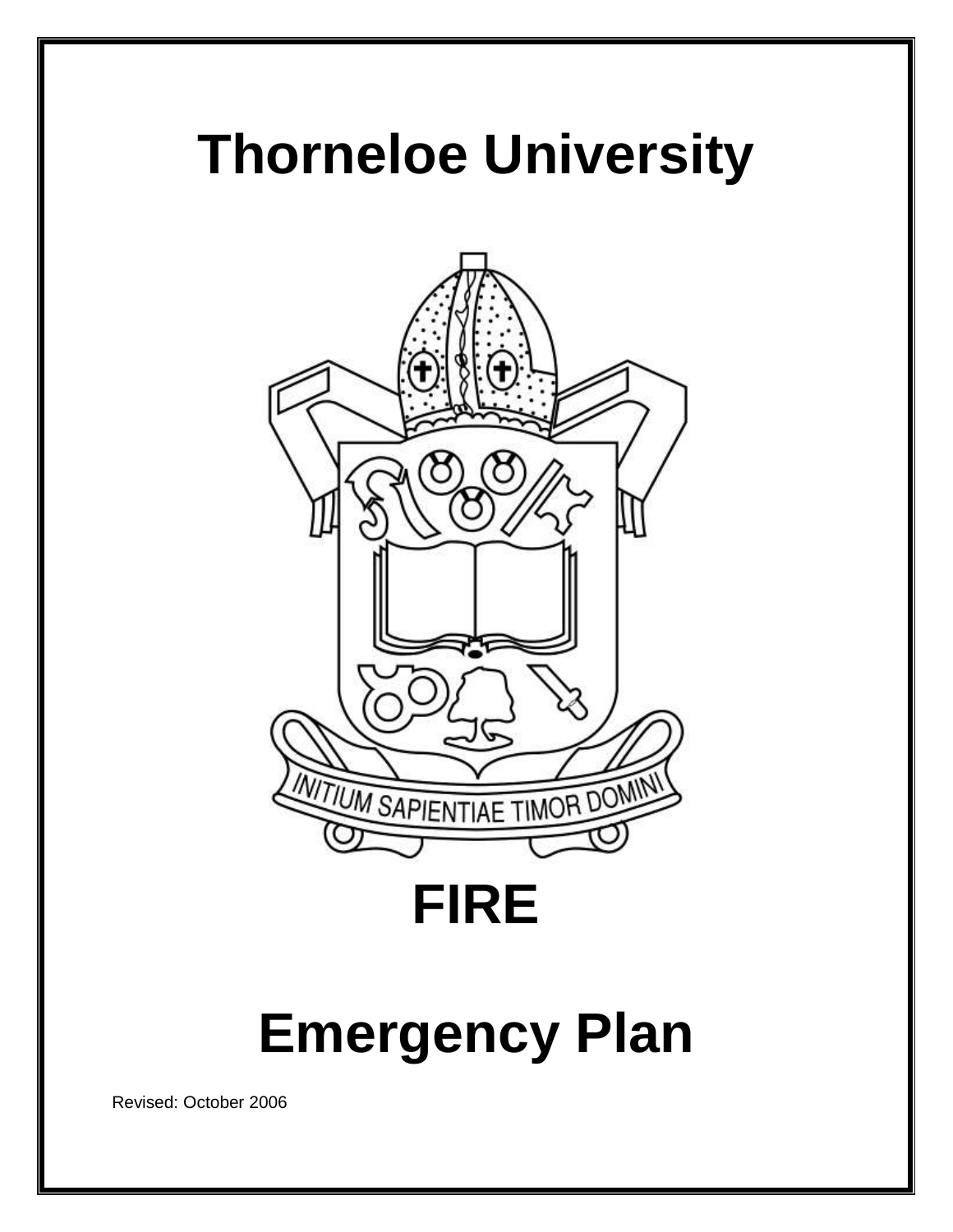# **Fire Emergency Plan for Faculty and Staff During Working Hours**

### **IN THE EVENT OF A FIRE:**

- 1. Use fire extinguishers ONLY if the situation is not life threatening.
- 2. Once the fire is extinguished, notify the Administrative Assistant of the event and situation.
- 3. The Administrative Assistant will have either the President or the Buildings and Maintenance Manager call 911 to inform them of what has happened and ask them to send someone to the scene to confirm that the fire has been safely extinguished.

## **IF THE FIRE CANNOT BE EXTINGUISHED:**

- 1. Pull the fire alarm.
- 2. Evacuate the building in an orderly fashion.
- 3. The Administrative Assistant, Building and Maintenance Manager, President, or Dean of Residence is to call 911 from a safe location.

## **Never Assume The Fire Has Been Reported To 911.**

- 4. If the Building and Maintenance Manager is out of the building, the Administrative Assistant is to call their cell phone, from a safe location, to inform them of the alarms.
- 5. All faculty, staff, students, and residents are to evacuate the building quickly and calmly. On their way, they are to encourage everyone to leave the building. Close all doors on your way out. Instruct everyone to proceed to Huntington Parking Lot "A."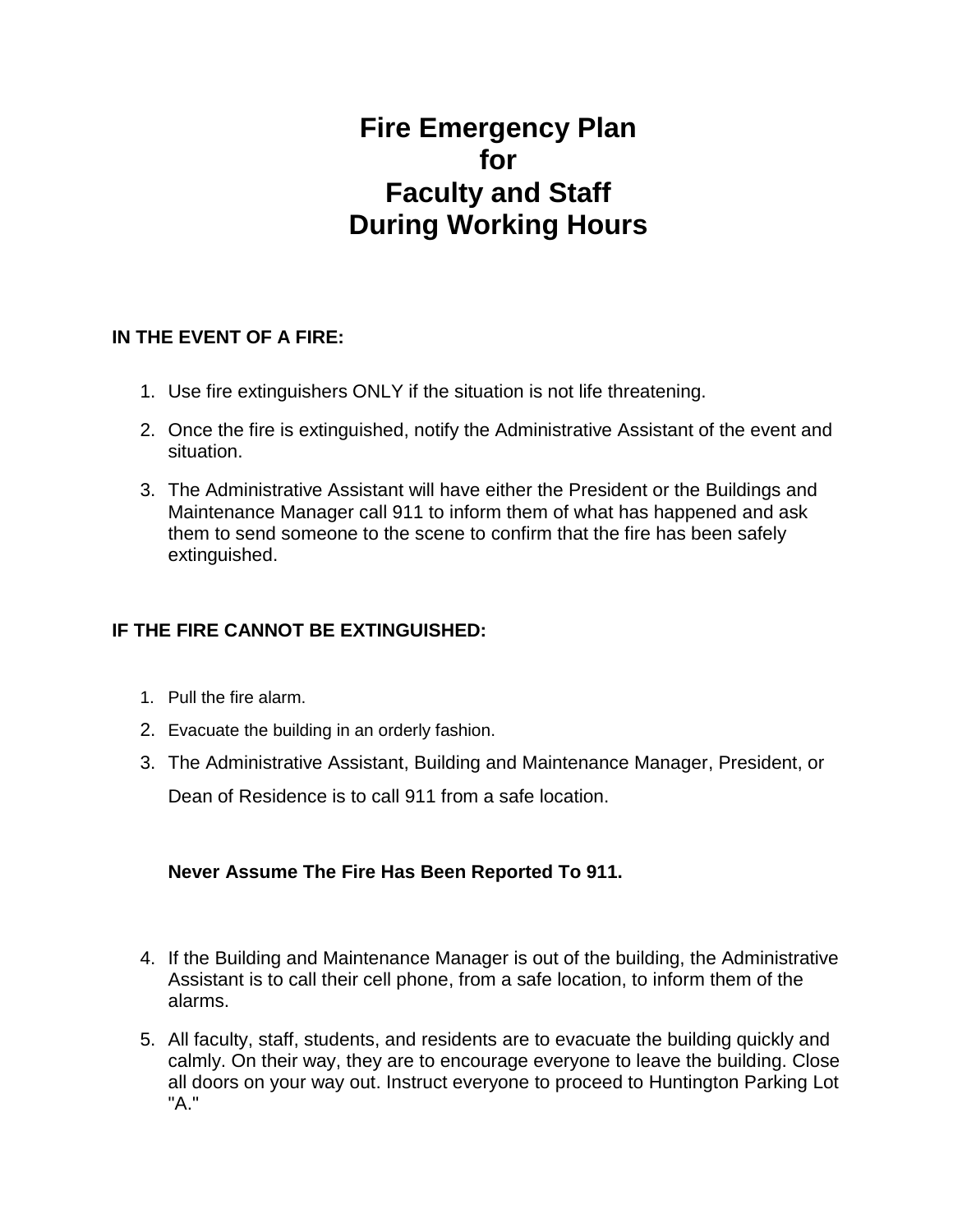- 6. Each professor is to report to the President that all their students are safe and in the designated marshalling area. (Huntington Parking Lot "A")
- 7. The following personnel are to meet at the main entrance to Huntington Parking Lot "A" on Manitou Road to give and/or receive any necessary Information:

President Building and Maintenance Manager Administrative Assistant Dean of Residence (if available) Floor Representatives (if available)

- 8. The situation will be assessed by the President and/or the Building and Maintenance Manager in consultation with the Fire Department and a decision made as to the next course of action.
- 9. If the building has to remain evacuated, students should be advised to go to the University of Sudbury or Huntington College for shelter. (Arrangements have been made with them.) Try to keep everyone together for further instructions.
- 10.Only the Fire Department determines that the building is safe to re-enter. The Fire Department will inform either the President, Building and Maintenance Manager, Dean of Residence, or Floor Representatives that the occupants may re-enter the building.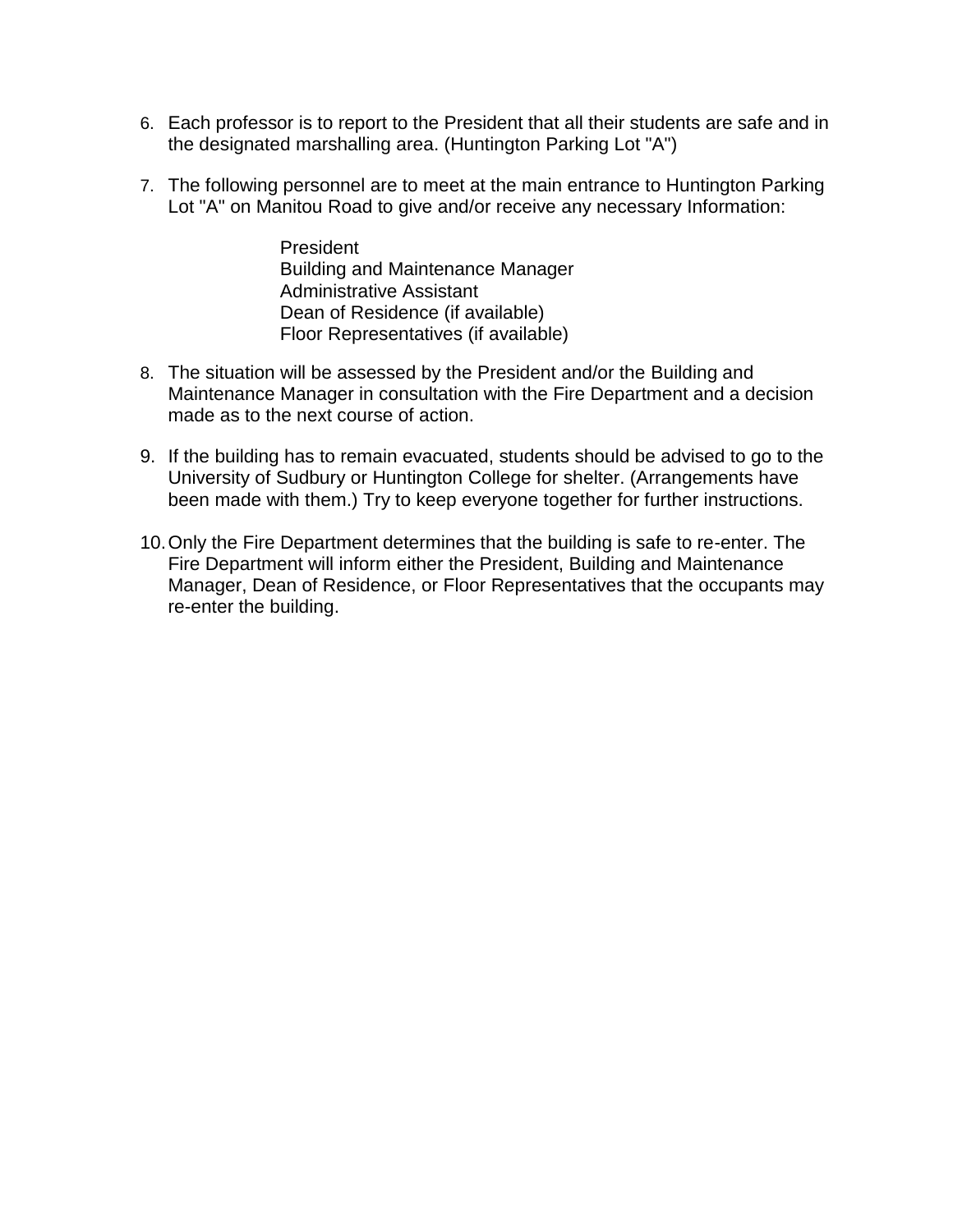## **Fire Emergency Plan for Students After-hours & Weekends**

#### **IN THE EVENT OF A FIRE:**

- 1. Use fire extinguishers ONLY if the situation is not life threatening.
- 2. Once the fire is extinguished, notify the Dean of Residence of the event and situation.
- 3. The Dean of Residence will call the Fire Department using 911 to inform them what has happened and ask them to send someone to the scene to confirm that the fire has been safely extinguished.
- 4. The Dean of Residence will call the Building and Maintenance Manager to inform him what has happened.

#### **IF THE FIRE CANNOT BE EXTINGUISHED:**

- 1. Pull the fire alarm.
- 2. Evacuate the building in an orderly fashion.
- 3. The Dean of Residence or Floor Representatives are to CALL 911 from a safe location as a backup to the alarm signal to the Fire Department.

#### **Never Assume The Fire Has Been Reported To 911.**

- 4. The Dean of Residence or a Floor Representative is to contact the Building and Maintenance Manager, from a safe location, either at home or their cell.
- 5. The Dean of Residence and Floor Reps. are to evacuate the building quickly and calmly. On their way, they are to encourage everyone to leave the building. Close all doors on your way out. Instruct everyone to proceed to Huntington Parking Lot "A."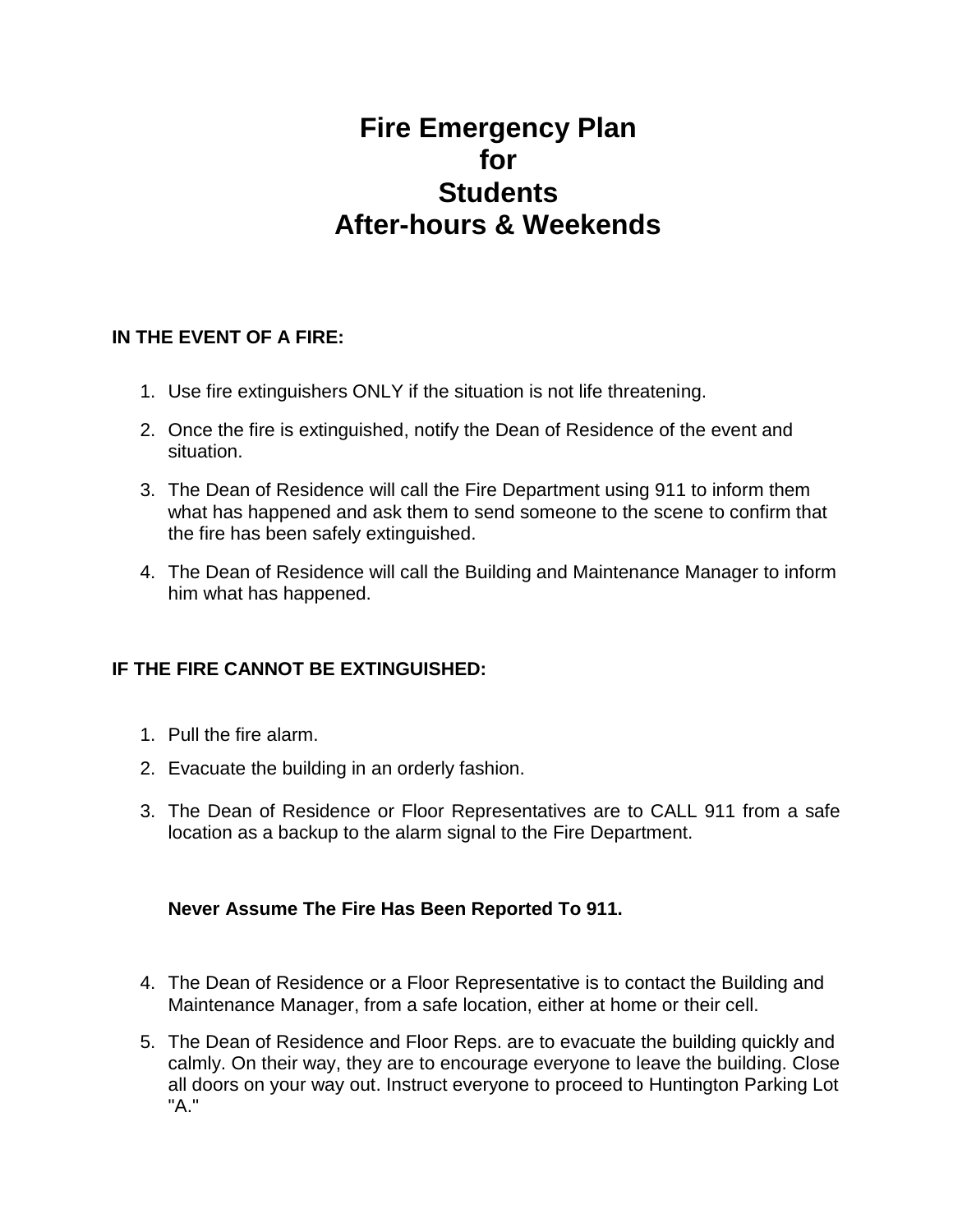- 6. The Dean of Residence and the Floor Reps. are to meet at the main entrance to Huntington Parking Lot "A" on Manitou Road in order to give and/or receive directions.
- 7. The situation will be assessed by the Fire Department and the Buildings and Maintenance Manager (if present) and a decision made as to the next course of action.
- 8. If the building has to remain evacuated, the students should be advised to go to the University of Sudbury or Huntington College for shelter. (Arrangements have been made with them.) Try to keep everyone together for further instructions.
- 9. Only the Fire Department determines that the building is safe to re-enter. The Fire Department will inform either the President, Building and Maintenance Manager, Dean of Residence, or Floor Representatives that the occupants may re-enter the building.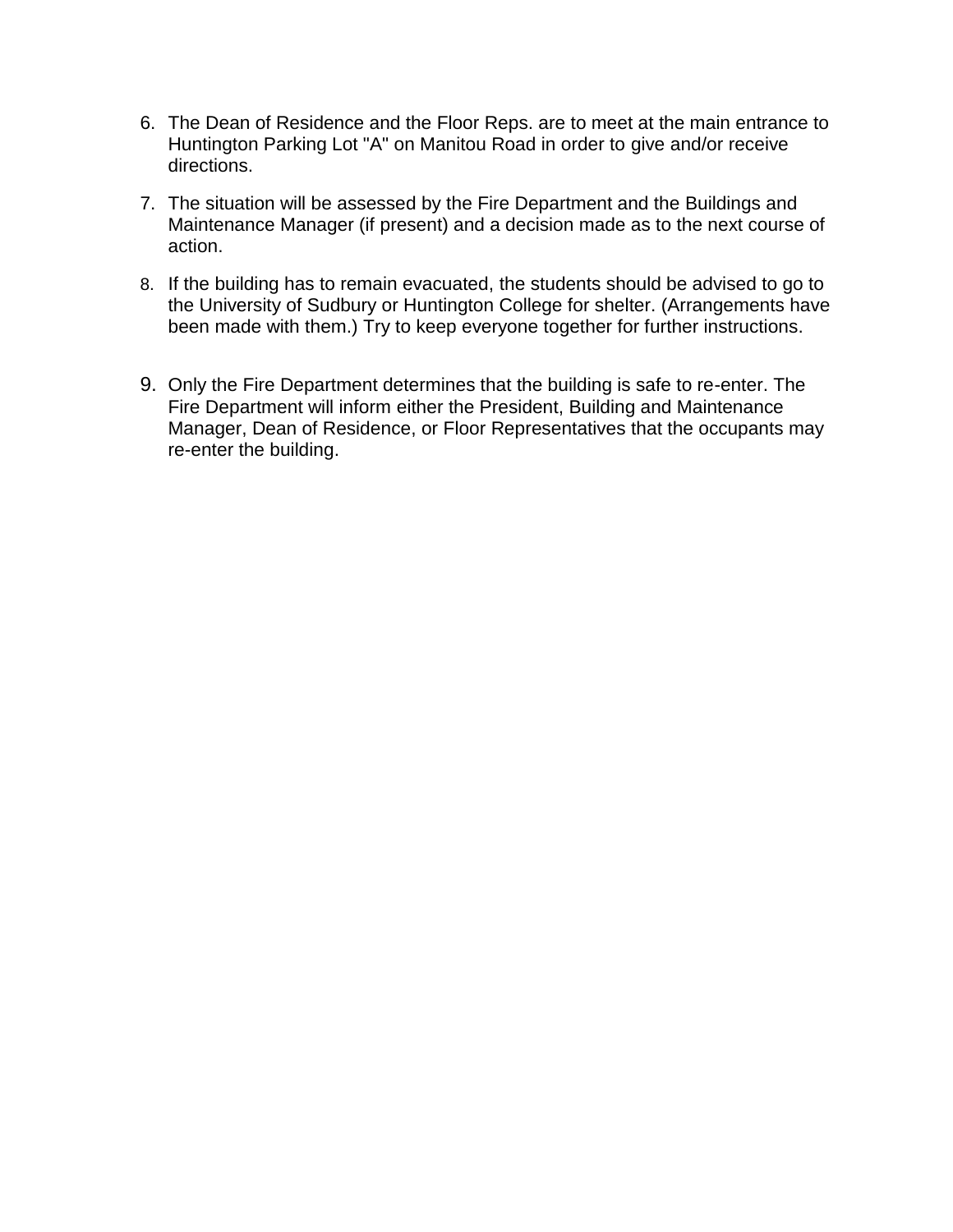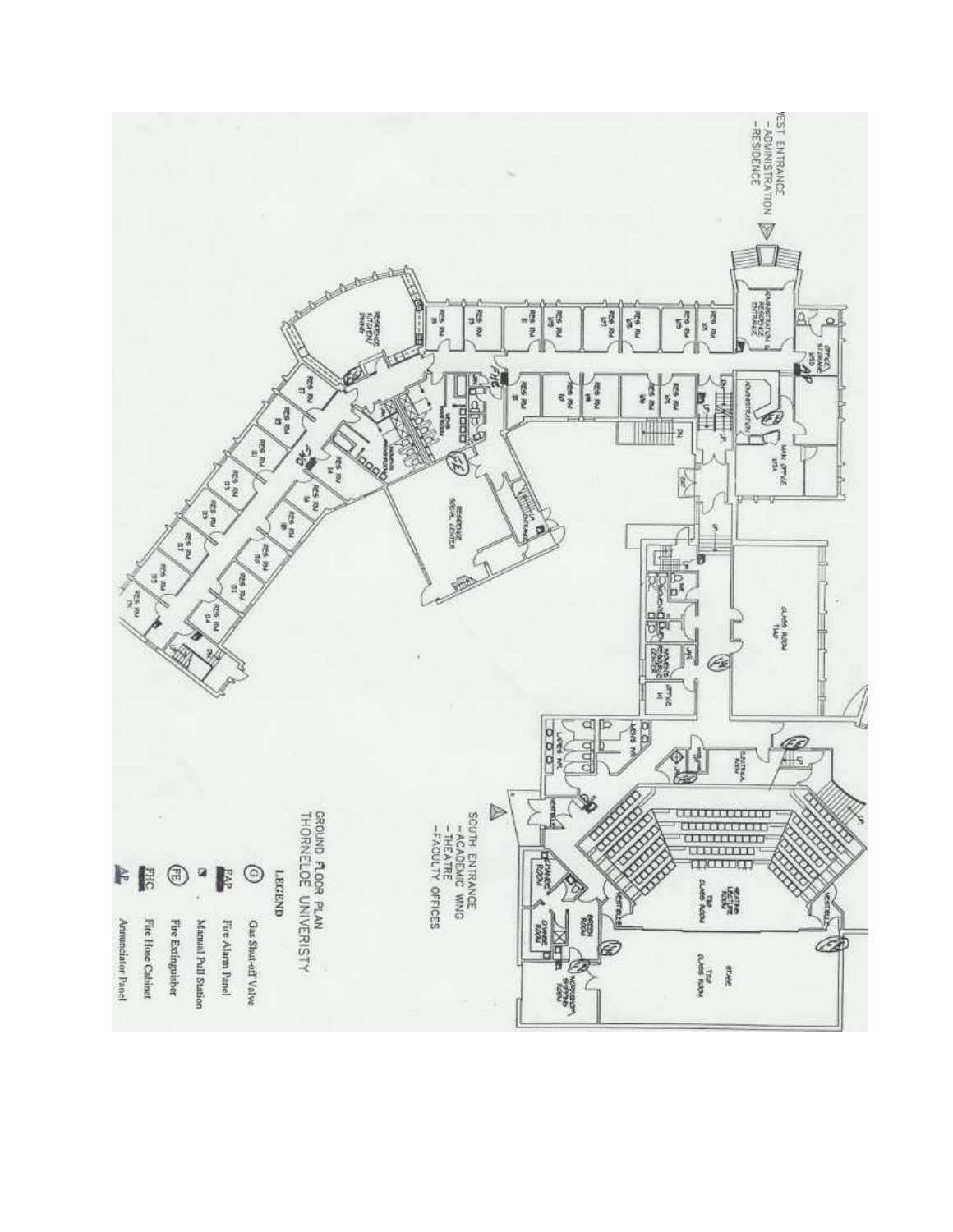